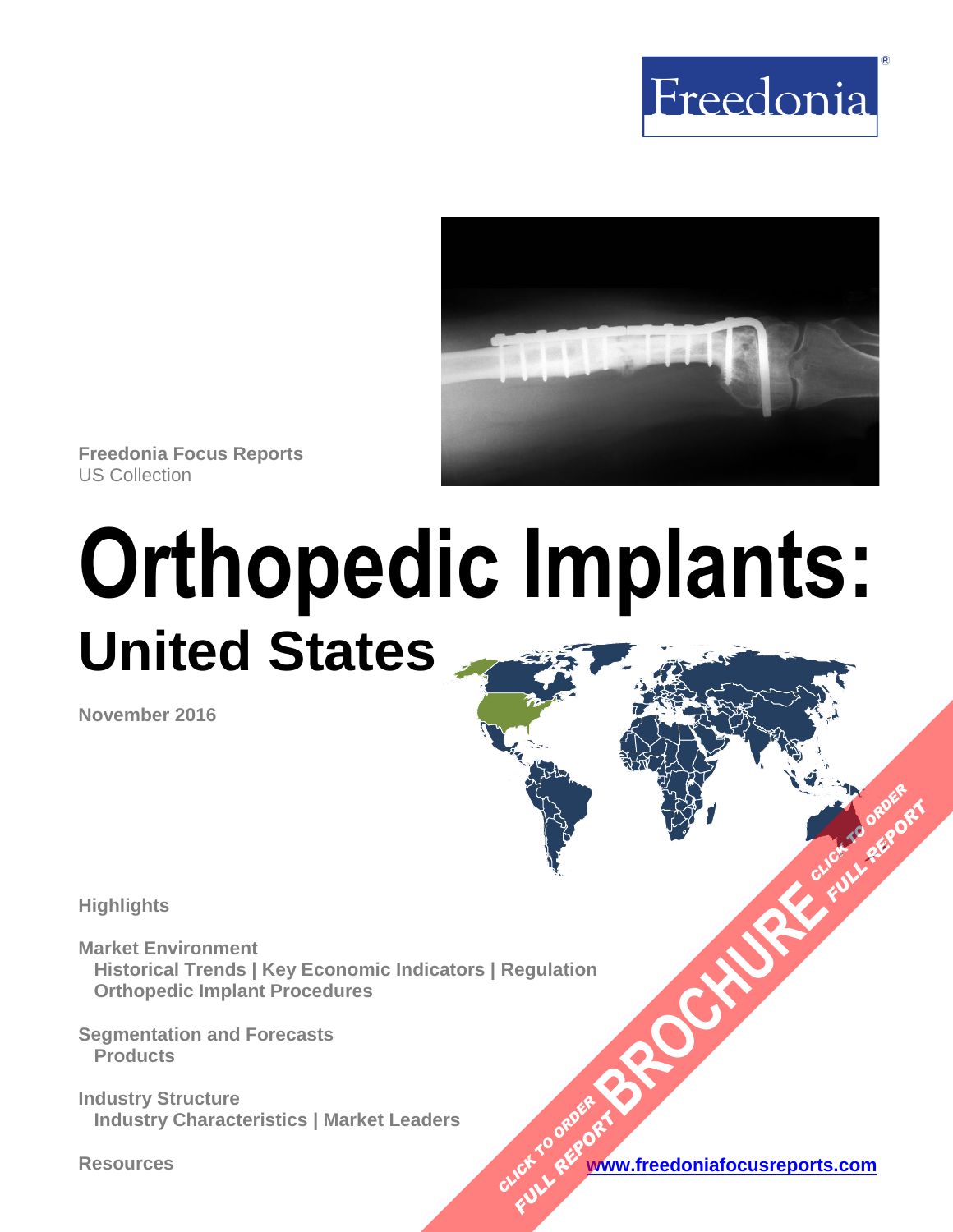## **Table of Contents**

| 1. Highlights                        | 3              |
|--------------------------------------|----------------|
| 2. Market Environment                | 4              |
| <b>Historical Trends</b>             | 4              |
| Key Economic Indicators              | 6              |
| Regulation                           | $\overline{7}$ |
| <b>Orthopedic Implant Procedures</b> | 9              |
| 3. Segmentation & Forecasts          | 10             |
| Products                             | 10             |
| Knee Joint Replacements              | 11             |
| <b>Hip Joint Replacements</b>        | 13             |
| <b>Other Joint Replacements</b>      | 14             |
| Spinal Implants                      | 15             |
| Trauma Implants                      | 16             |
| Orthobiologics                       | 17             |
| <b>Dental Implants</b>               | 18             |
| 4. Industry Structure                | 20             |
| <b>Industry Characteristics</b>      | 20             |
| <b>Market Leaders</b>                | 21             |
| <b>Boston Scientific Corporation</b> | 24             |
| Johnson & Johnson                    | 24             |
| Medtronic                            | 24             |
| Smith & Nephew                       | 25             |
| St. Jude Medical                     | 25             |
| <b>Stryker Corporation</b>           | 25             |
| <b>Zimmer Biomet Holdings</b>        | 25             |
| 5. About This Report                 | 26             |
| Scope & Method                       | 26             |
| Sources                              | 26             |
| <b>Industry Codes</b>                | 27             |
| Resources                            | 28             |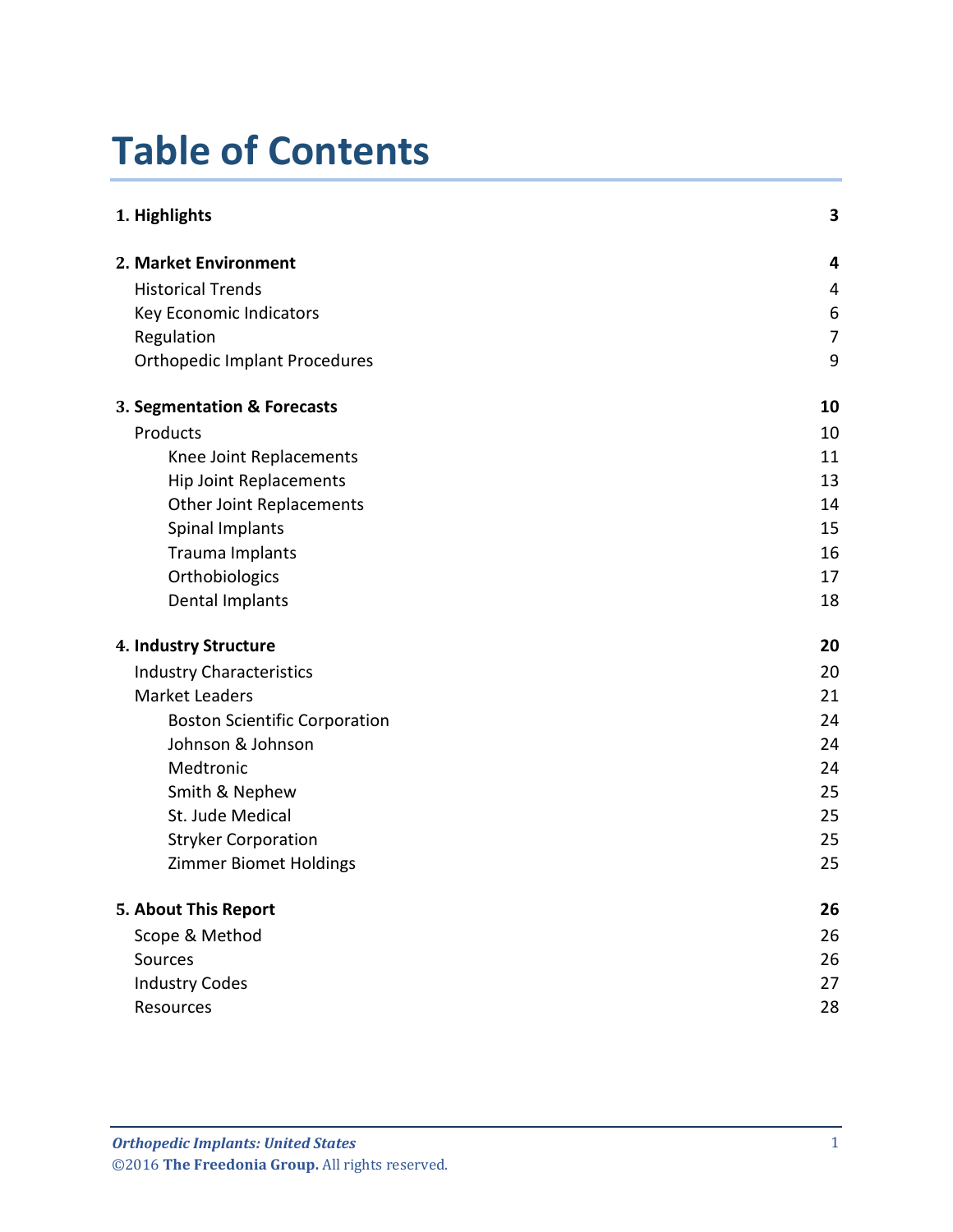## **List of Tables & Figures**

| Figure 1   US Orthopedic Implant Demand Trends; 2005, 2010, 2015                  | 5  |
|-----------------------------------------------------------------------------------|----|
| Table 1   Key Indicators for US Orthopedic Implant Demand; 2005, 2010, 2015, 2020 | 6  |
| Figure 2   US Orthopedic Implant Demand by Product; 2005, 2010, 2015, 2020 (US\$) |    |
| mil)                                                                              | 10 |
| Table 2   US Orthopedic Implant Demand by Product; 2005, 2010, 2015, 2020 (US\$)  |    |
| mil)                                                                              | 10 |
| Figure 3   US Orthopedic Implant Demand by Product Share; 2005, 2010, 2015, 2020  |    |
| $(\%)$                                                                            | 19 |
| Table 3   Select Suppliers to the US Orthopedic Implant Market by Product Line    | 24 |
| Table 4   Industry Codes Related to Orthopedic Implants                           | 27 |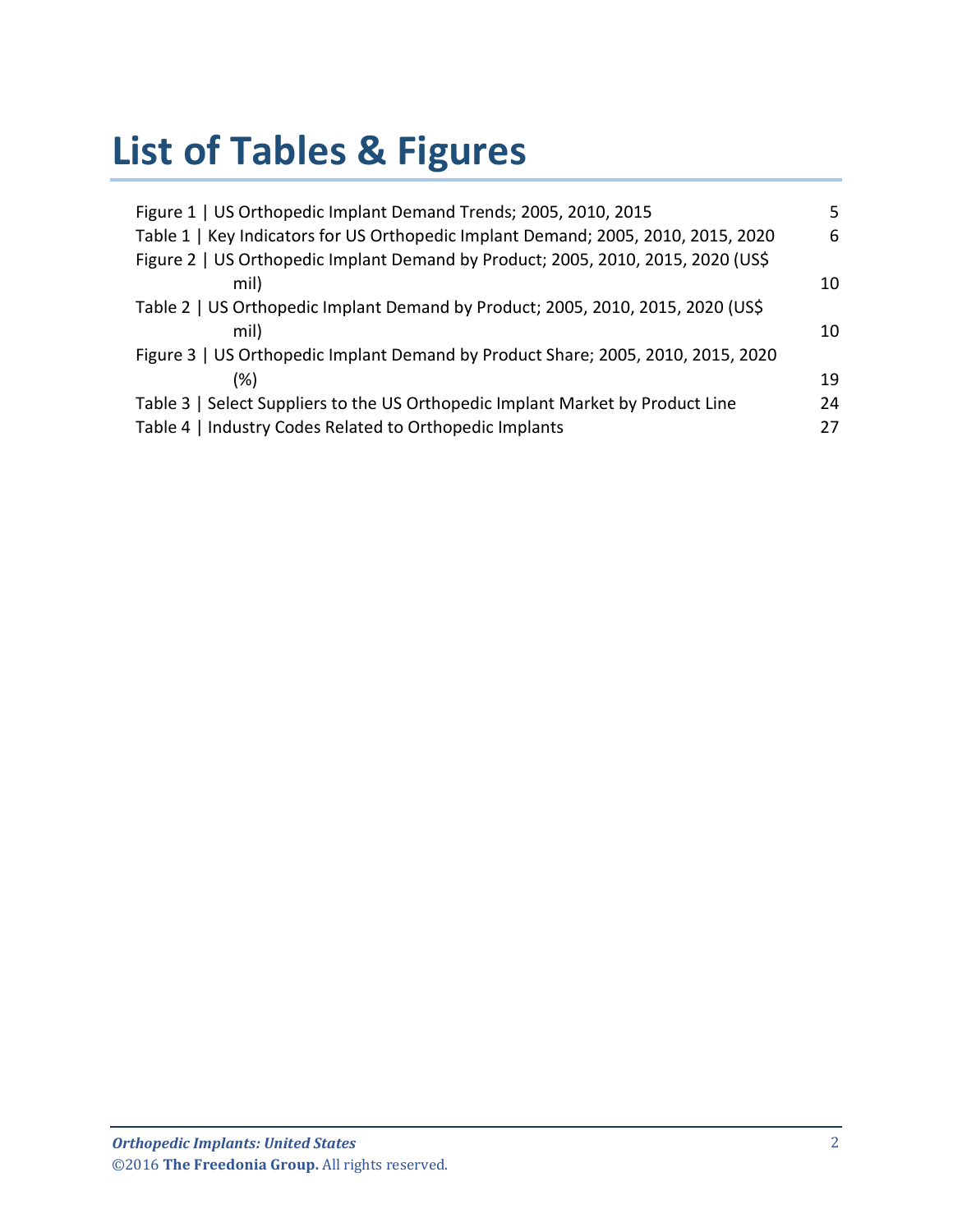## <span id="page-3-0"></span>**About This Report**

## <span id="page-3-1"></span>**Scope & Method**

This report forecasts US orthopedic implant demand in US dollars at the manufacturers' level to 2020. Total demand is segmented by product in terms of:

- knee joint replacements
- hip joint replacements
- other joint replacements
- spinal implants
- trauma implants
- orthobiologics
- dental implants.

To illustrate historical trends, total demand and the various segments are reported at fiveyear intervals for 2005, 2010, and 2015. Total medical implant demand is provided in an annual series from 2005 to 2015.

This report quantifies trends in various measures of growth and volatility. Growth (or decline) expressed as an average annual growth rate (AAGR) is the least squares growth rate, which takes into account all available datapoints over a period. The volatility of datapoints around a least squares growth trend over time is expressed via the coefficient of determination, or r<sup>2</sup>. The most stable data series relative to the trend carries an r<sup>2</sup> value of 1.0; the most volatile – 0.0. Growth calculated as a compound annual growth rate (CAGR) employs, by definition, only the first and last datapoints over a period. The CAGR is used to describe forecast growth, defined as the expected trend beginning in the base year and ending in the forecast year. Readers are encouraged to consider historical volatility when assessing particular annual values along the forecast trend, including in the forecast year.

Key macroeconomic indicators are also provided with quantified trends. Other various topics, including profiles of pertinent leading suppliers, are covered in this report. A full outline of report items by page is available in the Table of Contents.

## <span id="page-3-2"></span>**Sources**

*Orthopedic Implants: United States* (FF40043) is based on *[Medical Implants in the US,](http://www.freedoniagroup.com/DocumentDetails.aspx?ReferrerId=FL-FOCUS&studyid=3465)* a comprehensive industry study published by The Freedonia Group. Reported findings represent the synthesis and analysis of data from various primary, secondary, macroeconomic, and demographic sources including:

• firms participating in the industry, and their suppliers and customers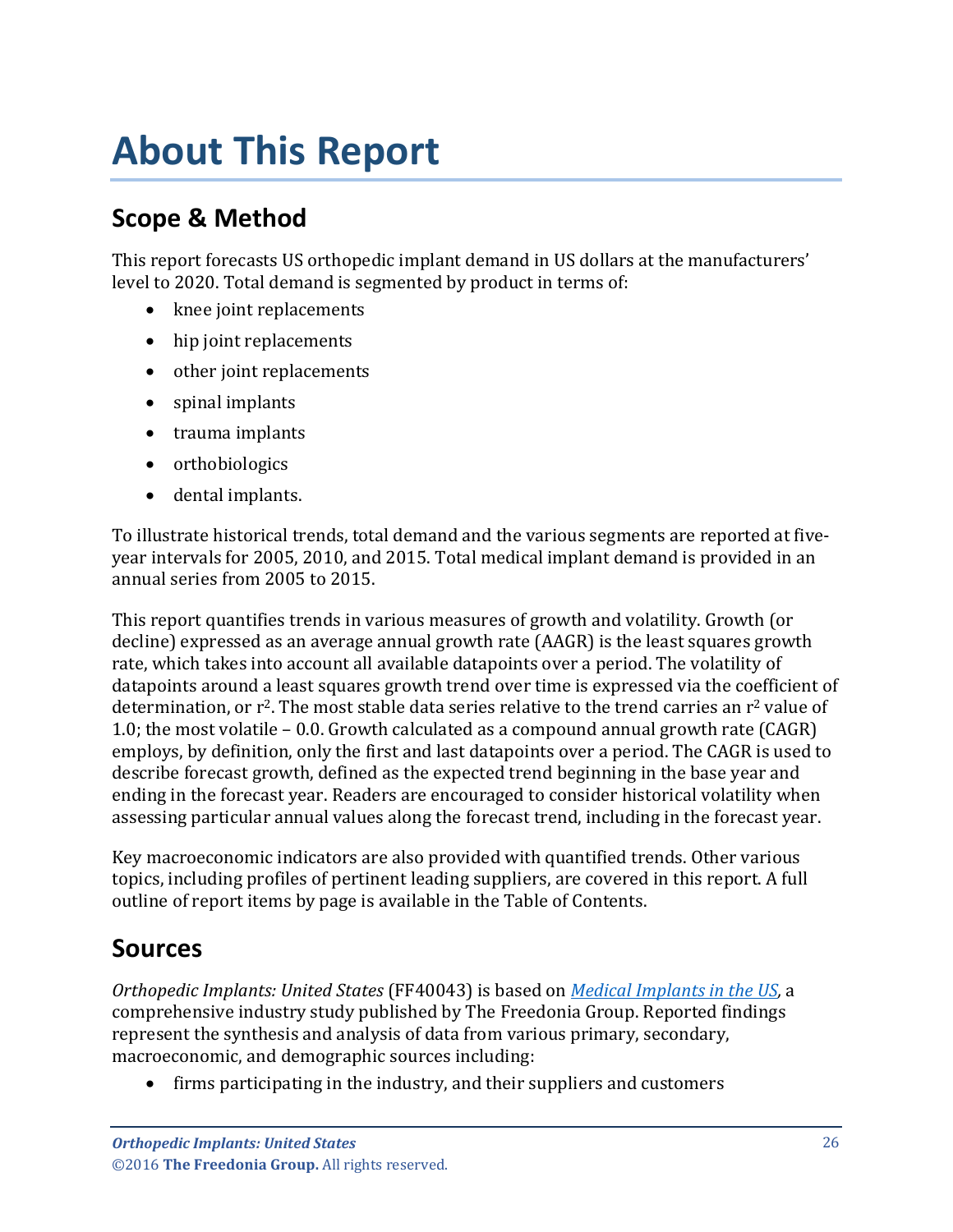#### **About This Report**

- government/public agencies
- national, regional, and international non-governmental organizations
- trade associations and their publications
- the business and trade press
- indicator forecasts by The Freedonia Group
- the findings of other reports and studies by The Freedonia Group.

Specific sources and additional resources are listed in the Resources section of this publication for reference and to facilitate further research.

## <span id="page-4-0"></span>**Industry Codes**

<span id="page-4-1"></span>

| Table 4   Industry Codes Related to Orthopedic Implants |                                                      |            |                                                                   |
|---------------------------------------------------------|------------------------------------------------------|------------|-------------------------------------------------------------------|
| NAICS/SCIAN 2007                                        |                                                      | <b>SIC</b> |                                                                   |
|                                                         | <b>North American Industry Classification System</b> |            | <b>Standard Industry Codes</b>                                    |
| 339113                                                  | Surgical Appliance & Supplies Mfg                    | 3842       | Orthopedic, Prosthetic & Surgical Appliances &<br><b>Supplies</b> |

Source: US Census Bureau

## **Copyright & Licensing**

The full report is protected by copyright laws of the United States of America and international treaties. The entire contents of the publication are copyrighted by The Freedonia Group.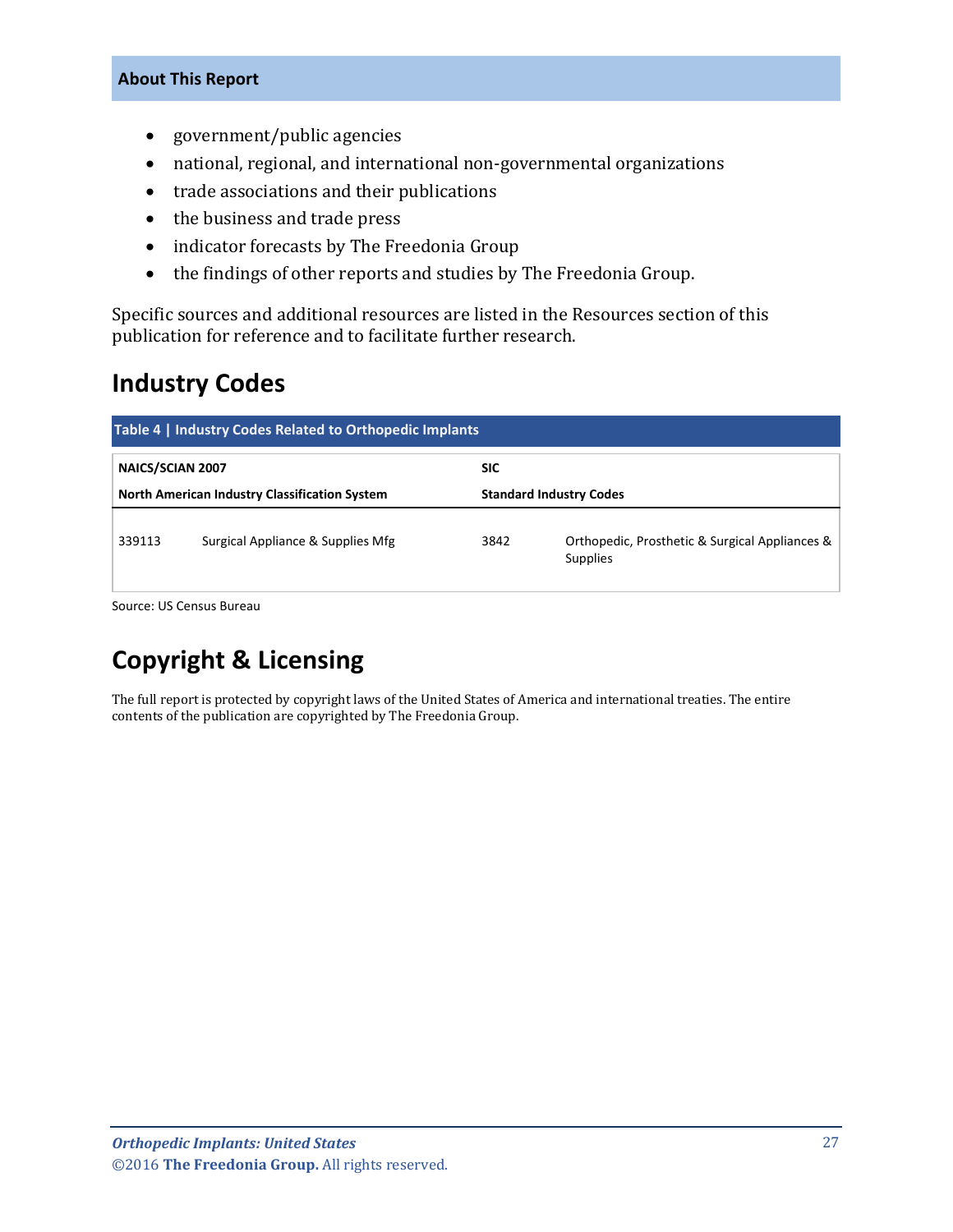## <span id="page-5-0"></span>**Resources**

#### **The Freedonia Group**

 *[Medical Implants in the US,](http://www.freedoniagroup.com/DocumentDetails.aspx?ReferrerId=FL-FOCUS&studyid=3465)* November 2016 **[Freedonia Industry Studies](http://www.freedoniagroup.com/Home.aspx?ReferrerId=FL-Focus)**  *[World Medical Disposables,](http://www.freedoniagroup.com/DocumentDetails.aspx?ReferrerId=FL-FOCUS&studyid=3446)* August 2016  *[In Vitro Diagnostic \(IVD\) Packaging,](http://www.freedoniagroup.com/DocumentDetails.aspx?ReferrerId=FL-FOCUS&studyid=3421)* June 2016  *[Infection Prevention Products & Services,](http://www.freedoniagroup.com/DocumentDetails.aspx?ReferrerId=FL-FOCUS&studyid=3403)* April 2016  *[Disposable Medical Supplies,](http://www.freedoniagroup.com/DocumentDetails.aspx?ReferrerId=FL-FOCUS&studyid=3378)* February 2016  *[Dental Products & Materials,](http://www.freedoniagroup.com/DocumentDetails.aspx?ReferrerId=FL-FOCUS&studyid=3359)* January 2016  *[Drug Delivery Products,](http://www.freedoniagroup.com/DocumentDetails.aspx?ReferrerId=FL-FOCUS&studyid=3354)* December 2015 *[Medical Imaging Products](http://www.freedoniagroup.com/DocumentDetails.aspx?ReferrerId=FL-FOCUS&studyid=3315)*, September 2015

#### **[Freedonia Focus Reports](https://www.freedoniafocusreports.com/)**

 *[Healthcare Insurance: United States](https://www.freedoniafocusreports.com/Healthcare-Insurance-United-States-8983284/) [Healthcare: United States](https://www.freedoniafocusreports.com/Healthcare-United-States-9513084/) [Infection Prevention Products & Services: United States](https://www.freedoniafocusreports.com/Infection-Prevention-Products-Services-United-States-10048187/) [Medical Equipment & Supplies: United States](https://www.freedoniafocusreports.com/Medical-Equipment-Supplies-United-States-9864009/) [Medical Imaging Products: United States](https://www.freedoniafocusreports.com/Medical-Imaging-Products-United-States-9402419/) [Pharmaceuticals: United States](https://www.freedoniafocusreports.com/Pharmaceuticals-United-States-10048193/) [World Electronic Medical Records](https://www.freedoniafocusreports.com/World-Electronic-Medical-Records-10423194/) [World Medical Devices](https://www.freedoniafocusreports.com/World-Medical-Devices-10335318/) [World Medical Disposables](https://www.freedoniafocusreports.com/World-Medical-Disposables-10335312/) [World Needle-Free Drug Delivery Systems](https://www.freedoniafocusreports.com/World-Needle-Free-Drug-Delivery-Systems-10335315/) [World Vaccines](https://www.freedoniafocusreports.com/World-Vaccines-10423188/)*

#### **[Freedonia Custom Research](http://www.freedoniagroup.com/CustomResearch.aspx?ReferrerId=FL-Focus)**

### **Trade Publications**

*Drug Development & Delivery Drug Topics FierceBiotech Infection Control Today Medical Design Technology Medical Device & Diagnostic Industry Medical Product Manufacturing News Qmed Daily Surgical Products*

### **Agencies & Associations**

Advanced Medical Technology Association